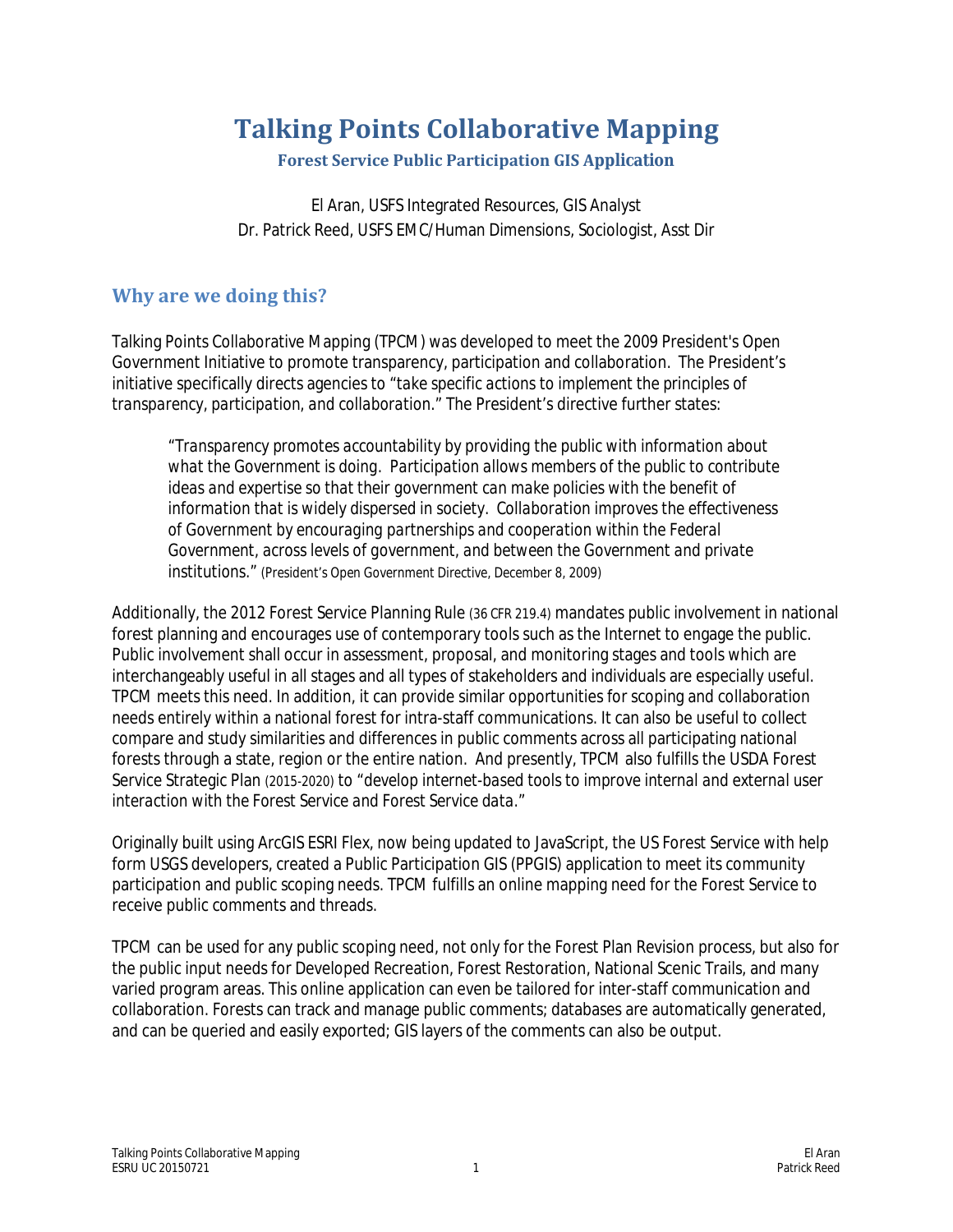Individually and collectively, data mined from these public scoping efforts can provide rich sources for public reporting, as well Forest-wide, regional, or national meta- analyses. Talking Points Collaborative Mapping is still in its infancy, with updates occurring regularly, and a mobile access in the works.

# **What are some of our Priorities?**

### **Continuity of Service**

While maintaining and upgrading our public participation application, it remains important to ensure continuity of service. This is necessary that those national forests with current public scoping projects underway have no break in their public comment time. It is also that those forests who have planned for, and are developing their paperwork and mapping for their next round of public scoping can rely on our ongoing service. Another reason to maintain continuing operations is to ensure historical data be readily available. Data mined from these efforts can individually and collectively serve as valuable sources of information for future analyses—and fulfill local, state and federal government needs for public involvement and reporting.

# **Encourage public participation and collaboration**

It is essential that TPCM be such a way that it encourages public participation – especially in its collaborative form. End users not only can leave their comments, but if they want, they can respond to the comments of others.

### **Satisfy multiple FS program areas**

Talking Points Collaborative Mapping was designed to satisfy the public scoping needs for multiple program areas and can be tailored to specific needs by applying some of the tools covered later in this document.

### **Easy and intuitive**

End users of the application should be able to use and navigate through the application with relative ease and intuitively know how to use the tools. TPCM resembles other online mapping tools, with similar functions for creating lines, points and polygons.

### **Watch Costs**

During these times of increasingly tighter budgets and increasing demands for higher internet security, upgrades and unexpected costs, it is essential that the application and its support staff operate at maximum capacity yet do it with limited funding. The team emulates agile development principles, allowing flexibility by iterative development and billing only for on-demand costs, rather than supporting a full-time dedicated staff who bill 40/hours a week.

# **What is PPGIS?**

PPGIS (Public Participation Geographic Information Systems) is an emerging field that uses GIS technologies to involve the public. PPGIS melds public involvement with new computer aided technologies using geographic information systems (GIS). Most PPGIS use online mapping components to gather public comments. The traditional scoping method of mailed comments didn't give specific geographic locations nor did it allow for a dialogue among the public. PPGIS on the other hand allows comments to be tied to specific locations and, if desired, allows the public to respond to each other. The TPCM website is the first PPGIS tool specifically for the Forest Service.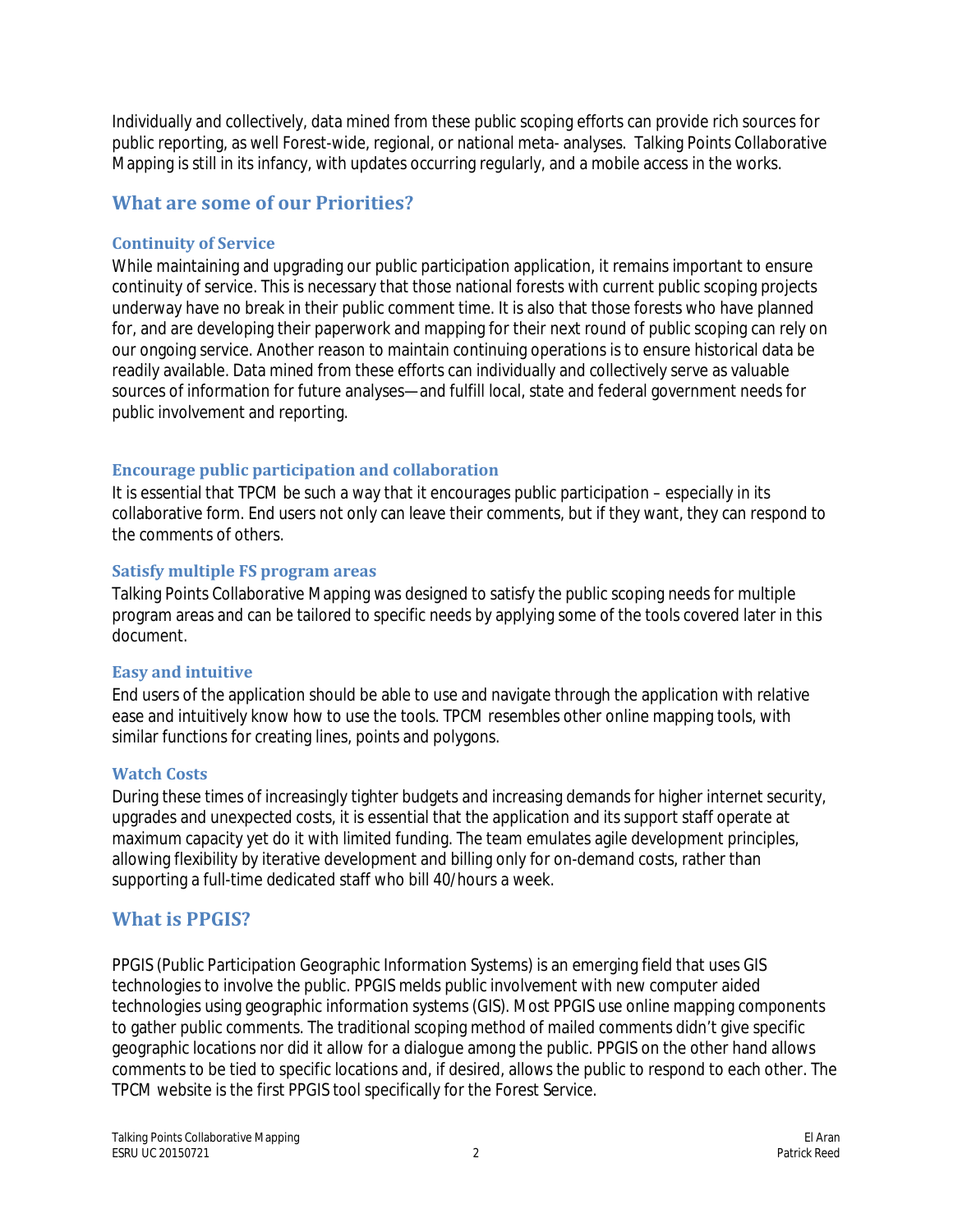# **Why would Forests staffs want to Use TPCM?**

The Federal Office of Management and Budget (OMB) is concerned with burdening the public with too many surveys, and therefore requires OMB approval before agencies are allowed to survey the public. TPCM is not a survey. It is but a public scoping tool, and therefore does not require oversight by OMB.

When end users first come to the landing page for the public scoping effort, boilerplate language lets the public know the proper etiquette and protocols for leaving comments. A specific project description lets stakeholders know the reason for this effort and describes the parameters of the study area. By checking the box to move forward, the web page visitors indicate their understanding and agree to continue on with the mapping part of the site.



**Figure 1 – TPCM Online Map Landing Page**

Talking Points Collaborative Mapping was specifically designed for the Forest Service by the Ecosystem Management Coordination/Human Dimension program. The Human Dimensions Program provides economic, social and other analytic tools, as well as providing scientific expertise related to the "human" side of the Forest Service-Public relationship.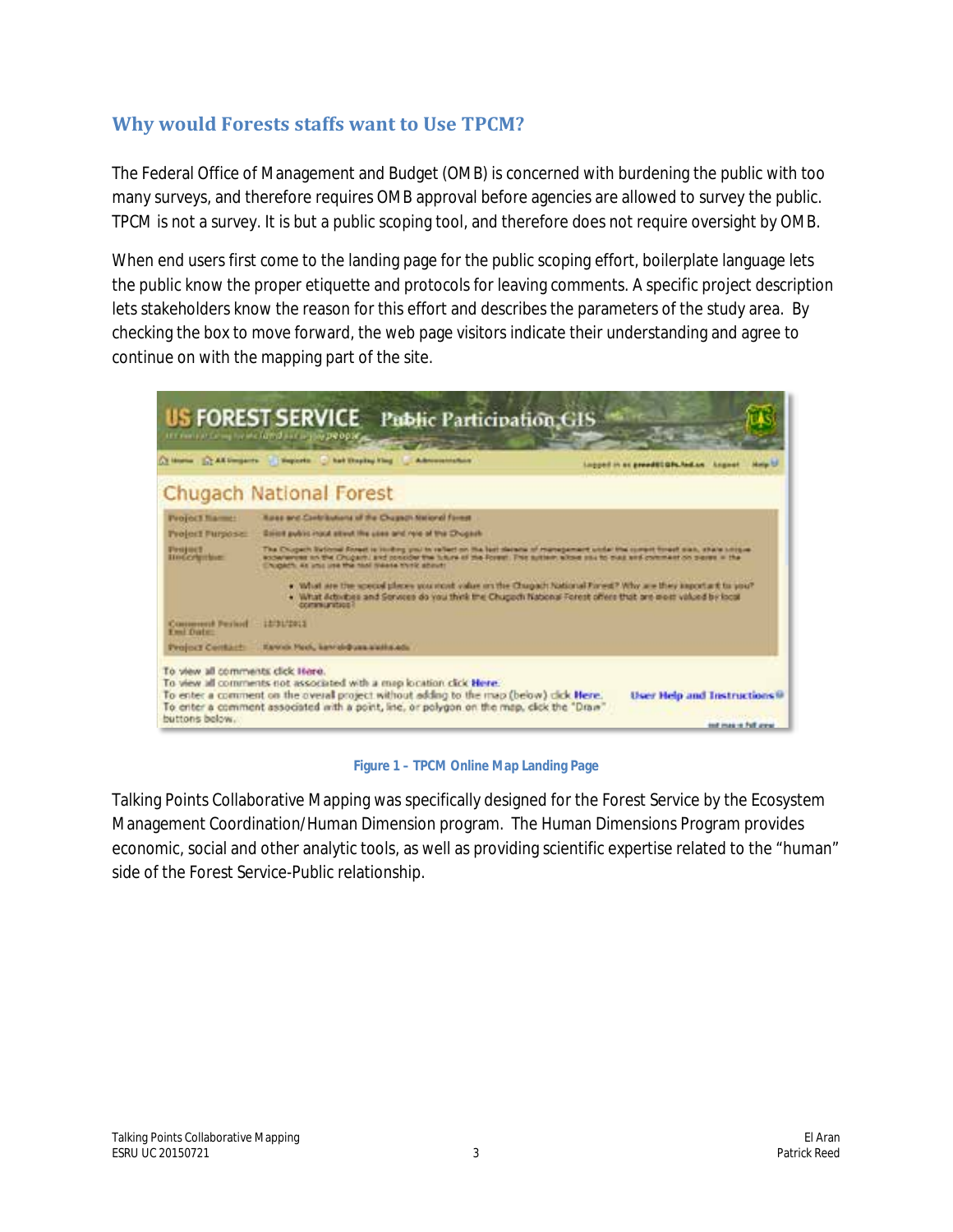| Argent Embre                                                                                                                                           |                                                                                                                  | <b>Wooden House at max R</b> |
|--------------------------------------------------------------------------------------------------------------------------------------------------------|------------------------------------------------------------------------------------------------------------------|------------------------------|
| <b>Brasiliana</b><br>Finds place or feature televational."<br>limat tuten fant brittin degate i<br>maintaine/<br>To an installation<br><b>Hutchmen</b> | ★ 百高県百 島<br>$\cdots$<br>a awa<br><b>THE REAL</b><br>and the state of the state of the                            | -- -                         |
| (convention for the second field) of the factor                                                                                                        |                                                                                                                  |                              |
| Top 18 connecting on instringent                                                                                                                       |                                                                                                                  |                              |
| the factor.                                                                                                                                            |                                                                                                                  |                              |
| dent fiscult spage)                                                                                                                                    | report incoming the<br>P. again bearing on                                                                       |                              |
| deal laws is risk of franchisements                                                                                                                    | The Commission of the Commission<br>the affice and a 15 year of conceiving expression in the present interesting |                              |
| TOAT SANT GLORY ALARES & ARRISE                                                                                                                        | the control professional and the project<br>n a s                                                                |                              |
| Tractificant first colored describe aircraft                                                                                                           |                                                                                                                  |                              |
| استخبرت والبليغ                                                                                                                                        |                                                                                                                  |                              |
| <b>Super War Pelrotter</b>                                                                                                                             |                                                                                                                  | <b>Road Anderson Links W</b> |
| the state of a                                                                                                                                         |                                                                                                                  | veznic                       |
| <b>Road Inc.</b>                                                                                                                                       |                                                                                                                  |                              |

**Figure 2 - TPCM Manager's Project Parameters Screen**

TPCM has several points which would encourage managers seeking public input to use it. It is quick and easy, inexpensive to implement, and produces an automated database of comments. The information derived can be used for public reporting and analysis. Having this dynamic, online mapping application also engenders a more robust connection to the land. TPCM is easy for the public to use. And it is inexpensive to use. Because it requires no additionally licensing fees, it fills a niche not met by any other PPGIS application.



**Figure 3 - Public Comment and Conversation Thread**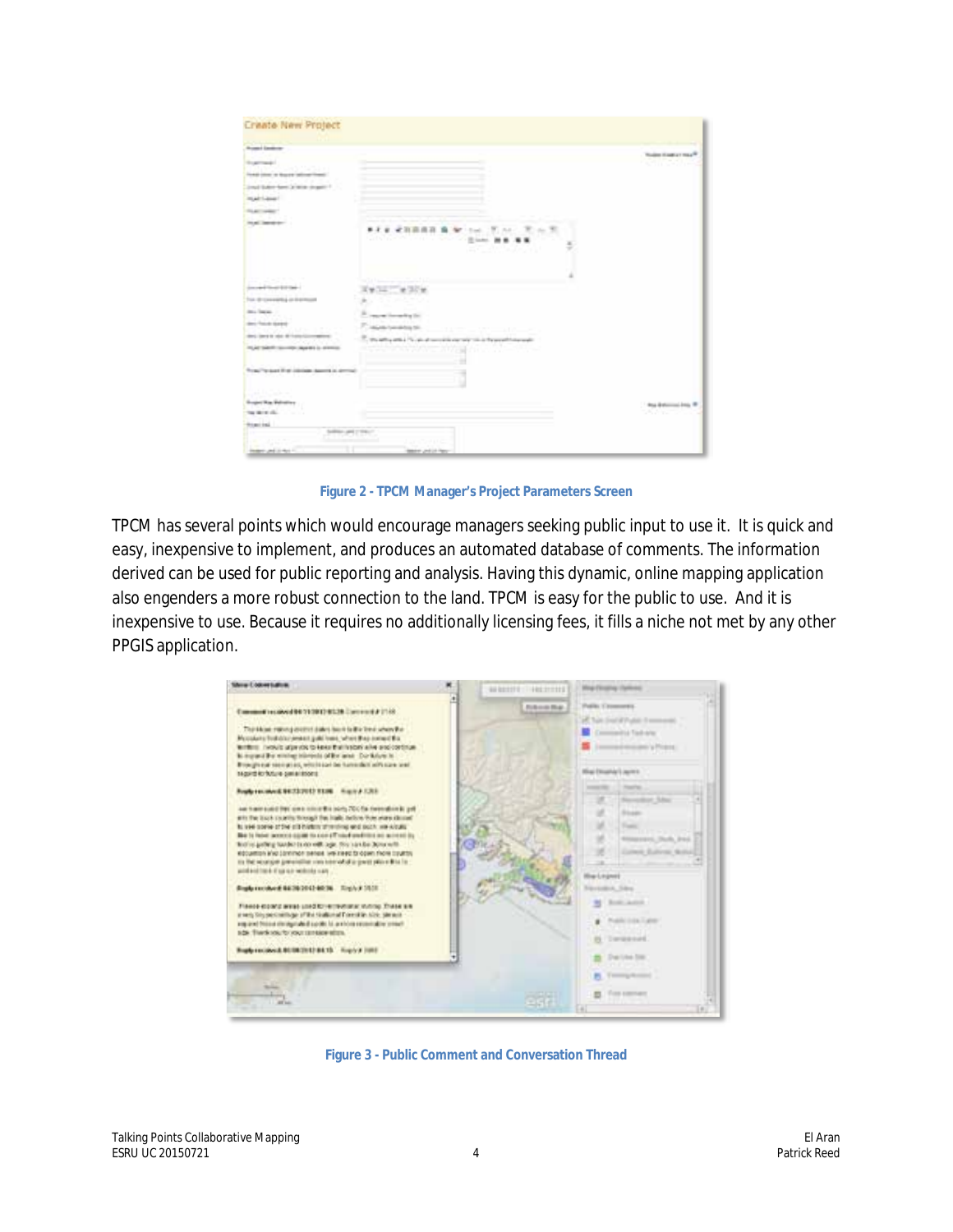Traditional public scoping efforts has been mostly through regular mail, email, phone calls, or public meetings. However, there remain a large number of people in the public who could not make the meetings or were too busy to call, or write. Providing an interactive website where members of the public can leave comments, have conversations, and other planning related input has benefits at their convenience provides fills a much-needed tool in the public input process. TPCM has numerous advantages over traditional scoping techniques such as:

- Ability for the forest to provide online the forest spatial layers related to the project in  $\mathbf{r}$ question, which also can allow the public to drill down into the data to find more specific information
- Increased spatial referencing of public comments
- True collaborative capabilities allowing public commenters to communicate with each other as ä, well as with Forest Service staff in "real time" discussion as opposed to collection (with contact information optional and confidential)
- Easy integration of photos and URL links to other documents ä,
- цÚ. Automatic documentation of comments and spatial locations
- Potential for NFS wide comparisons of public comment themes and trends  $\mathbf{r}$
- ArcGIS platform is compatible with standard Forest Service GIS format  $\mathbf{r}$
- Easy and very low cost to implement with available help desks ä,

# **Public Users and Forest Service Manager Benefits**

One of the advantages of TPCM's online mapping tool is quickly informs and easily shares information about the land and proposed actions via interactive, dynamic mapping layers and provides other project related data. It allows the public the ability to easily comment on a project with an interactive web mapping interface, as well as provides an opportunity for discussion and possible collaboration through dynamic threads commenting pop-ups. The public can also leave their comments in four ways: polygon; line; point; and general comments related to the whole project. And for ease of access, no lengthy login protocols are required, allowing the public to just get to the business at hand.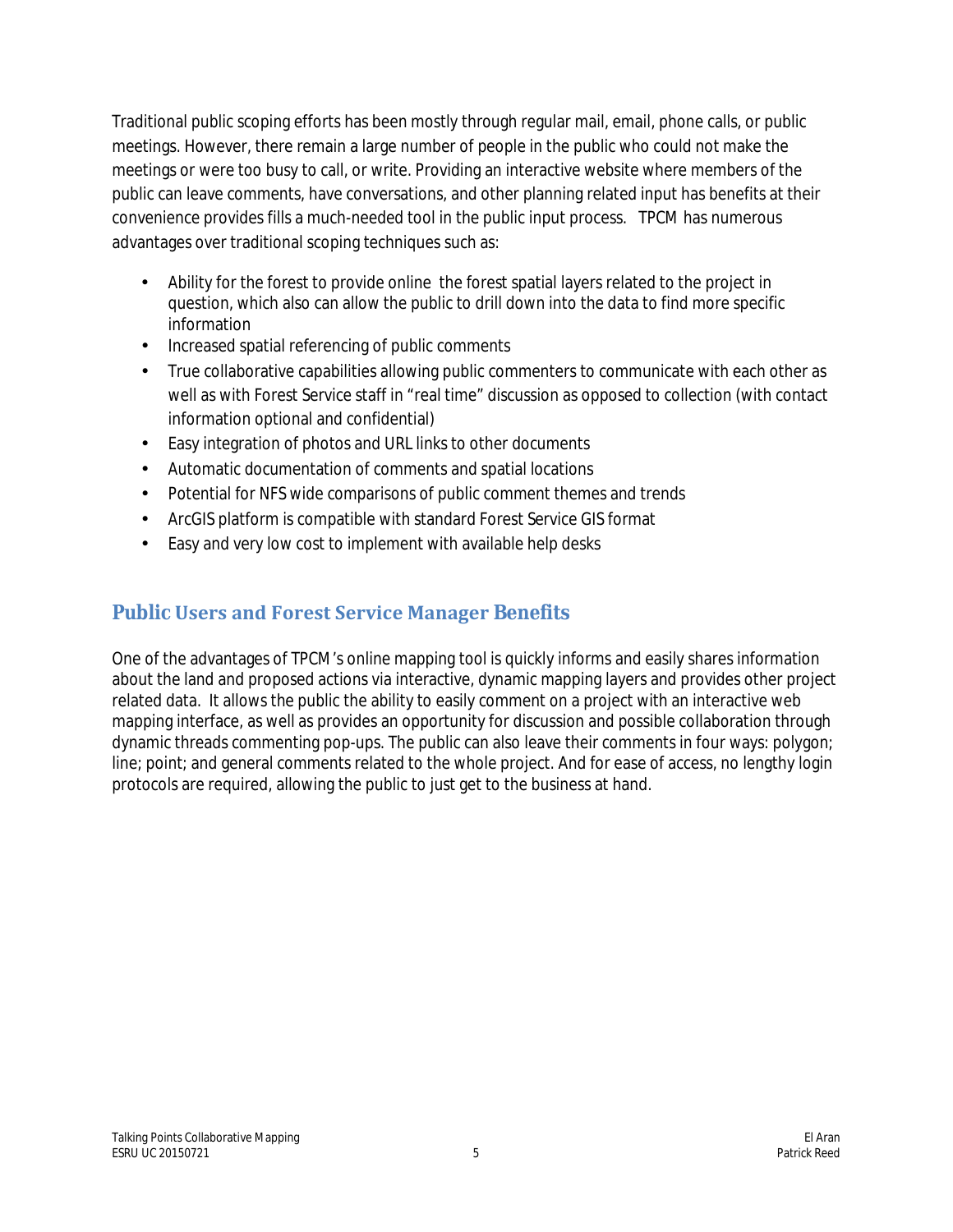

**Figure 4 - Spatially Associated Public Comments (with tools and layers on sidebar)**

Another benefit of TPCM's design is that it not only takes verbal comments, but it allows users, should they desire, to attach a photo to a comment. And for those who do not want to be contacted back or other privacy concerns, the site also accepts anonymous comments. And for those who'd like to read more about what others have left, visitors can also peruse all the comments by simply clicking "View All.

|               | <b>Island &amp; Condomitt</b>                                                                                                                                                                           | <b>Killedge</b>                                       |
|---------------|---------------------------------------------------------------------------------------------------------------------------------------------------------------------------------------------------------|-------------------------------------------------------|
|               | The Dans behavior can be under to colorally dour components, 44 content into market<br>in a prime of condition a condition the threat theorem in the fact person time but now as in this<br>(primarit.) | <b>British Product Exhibitions</b><br>sales Teams     |
|               | Constructs could be between 1 and 1831 characters.                                                                                                                                                      | state of \$1.00 per                                   |
|               | Fed Harrel                                                                                                                                                                                              | <b><i><u>RUBBLE WARN</u></i></b>                      |
|               | Linchester                                                                                                                                                                                              | L. missing                                            |
|               | <b>Zinsi Mitetii</b><br>Full Detroit                                                                                                                                                                    | Cassell Summer Str.<br>٠<br>Timond Motors Side        |
|               | Preferred Contact instruct.                                                                                                                                                                             | and Announces                                         |
|               | <b>Olival OWA OWN</b>                                                                                                                                                                                   | ۰<br>Lifetings May<br><b>Commercial Street</b><br>. . |
|               | Construct Tod (married)                                                                                                                                                                                 |                                                       |
|               |                                                                                                                                                                                                         | <b>Liverand</b><br><b>COLLEGE</b>                     |
|               |                                                                                                                                                                                                         | <b>Blue Galleries</b>                                 |
|               |                                                                                                                                                                                                         | <b>Later</b>                                          |
|               | Abient Future<br>I+1<br><b>AutoFlienmod</b>                                                                                                                                                             | m<br><b>Britannica</b>                                |
|               | tank cross.                                                                                                                                                                                             | <b>Amount Mind</b>                                    |
| <b>HARLEY</b> |                                                                                                                                                                                                         |                                                       |

**Figure 5 - Public Comment Pop-Up Screen**

For Study Area Managers, as well as keeping personnel costs to a minimum, a database is created automatically when a comment is made. Most traditional Forest Service Scoping methods require personnel time to organize and enter the comments manually into a computer system. Exponentially, one can easily see how this could be a cost-savings benefit for the Forest Service and taxpayers.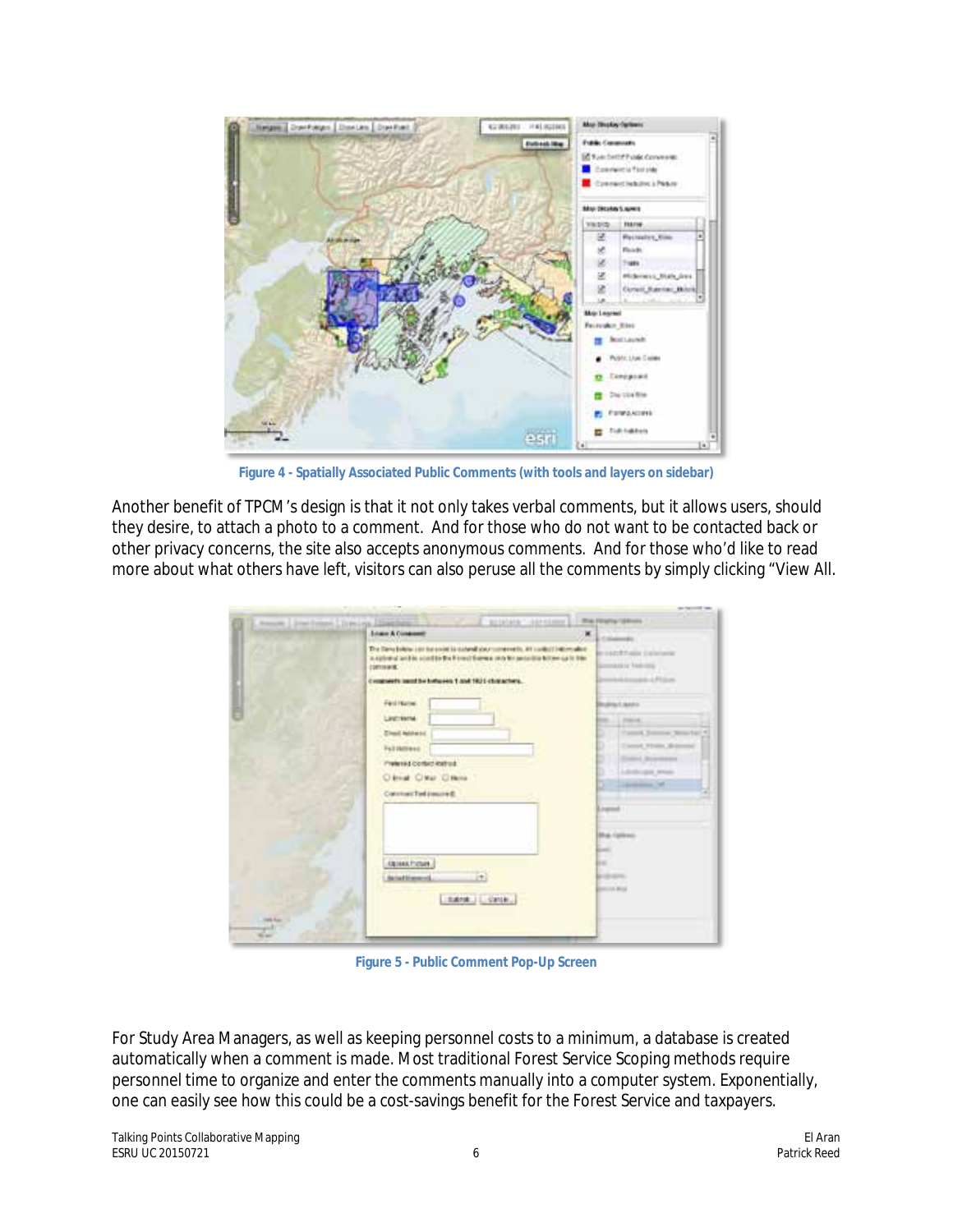|          |                                                          |                                       |                                                                                                                                                                                                                                                                                                                                                                                                                                                                                                                                                                                                                                                                                                                                                                     |                                                      |                                      | ---                            |
|----------|----------------------------------------------------------|---------------------------------------|---------------------------------------------------------------------------------------------------------------------------------------------------------------------------------------------------------------------------------------------------------------------------------------------------------------------------------------------------------------------------------------------------------------------------------------------------------------------------------------------------------------------------------------------------------------------------------------------------------------------------------------------------------------------------------------------------------------------------------------------------------------------|------------------------------------------------------|--------------------------------------|--------------------------------|
|          |                                                          |                                       | Conversations Report - Owgen National Forest<br>TANK AND TAPP PLEASE AT The Channels National Hamilton (2007) (2007)                                                                                                                                                                                                                                                                                                                                                                                                                                                                                                                                                                                                                                                |                                                      | <b>INTERNATIONAL APPROXIMATE FOR</b> |                                |
|          |                                                          |                                       | Adverse Jakobski - Arken - Glench an Asico                                                                                                                                                                                                                                                                                                                                                                                                                                                                                                                                                                                                                                                                                                                          | <b>Surroy, Amud</b>                                  | <b>NAAL CONTRAST LIMITS</b>          |                                |
| 31.06    | <b>HARMARTA</b><br><b>PERMIT</b><br>in an                |                                       | The Topp article define data basis to the other visit the humanity for deterministic attention, after the motion the entitles: I vision call other visit of the Topp but there are a<br>expressions a watery for litting classics of the way, but house a bloody by detection of the fact to meet and see you have to hold abroadcole.                                                                                                                                                                                                                                                                                                                                                                                                                              |                                                      |                                      |                                |
|          | <b>Red: Missioni</b><br><b>PERMIT</b><br><b>ALCOHOL:</b> |                                       | includes, applications and the part. The thristophone is use which dispute the constructions meeting into the structure and assess the art theories of the constant<br>and such a provided to the primary stage in our collection of a stage of their policy residence about the stage as any contract and service<br>WHEN IT RESERVES THEY WANT DELIVER ON THE COUNTABLE PRESERVES OF SIMULTIPLE ARRESTED FOR CLAYFORD AND CLAUSE CORDS THE                                                                                                                                                                                                                                                                                                                        | <b>SHOW:</b>                                         | conclusions and                      |                                |
|          | <b>Book Streets</b><br><b>ALCOHOL:</b><br>-              |                                       | Moter Association per its numerical himself from extra any original layout that have fund if any shall be associated their design and some<br>standard well ago. There can be concerned and                                                                                                                                                                                                                                                                                                                                                                                                                                                                                                                                                                         |                                                      |                                      |                                |
|          | <b>Real Alaneted</b><br>AT WALL .                        |                                       | No regressive research, and principle to this especial of couple advertise to state for resolve a possible time. See a principal conditioners in detail in open to such appell to a<br>an about success in the United Trans are supplying to the month in the control of the control of the bank of change durining at 3 km offered<br>the former guide control and control the company and control and in realized data the percentage entity of the term of the details of a power-law approximate and reported<br>lockshift parts distributed in Fend. Writers make going its removals buter spink when all shares descepts decomposite about the minical degree.<br>FORD FOR 1000 AUX 2015 IN BE WATCHEVE WATCH AT ONE PARTY CAN THE COLUMN TO ARREST FIELD WAS |                                                      | is announced and that is not         |                                |
|          | ___<br>the project of                                    | <b>STATISTICS</b>                     | The parties are of water a Windows at all the month of the company for "Boundaries That adds not the                                                                                                                                                                                                                                                                                                                                                                                                                                                                                                                                                                                                                                                                |                                                      |                                      | -<br>-                         |
|          | <b>Tournant</b> at<br>the two better<br><b>CALL</b>      | <b>TRUSHER</b>                        | Stopper Plane control that the maintenance and a control of motion and an Suns From PE, Russian III, Rank of an INS and provided a county that  We are recogni-<br>pridering managers. The send that from hand togethis or tidents have not stop to many trivial. In this case of paid on the product state of a state of the constitution of the constitution of the constitution of the constit<br>from the low 199 and he similarity arrive investments are recovering                                                                                                                                                                                                                                                                                           |                                                      | Without Theo.                        | <b>IS THE</b><br>$\frac{1}{2}$ |
|          | interested at<br>to be life. If<br>$-1.1$                |                                       | that of the Tower (this choice as decay) for a mining original acceptant program to a controller (and in a flat of the antique of activity product to addition<br>Administration in the capacity for the first of the The The Traditional acceleration and the Chief Inc. of officers are a privated in<br>The Associate populational to receive \$510 construct for the constitution will of the result of a population of the power-term of the state of the following to the Associated Constitution of the Associated<br>college and well and and service.                                                                                                                                                                                                      |                                                      |                                      | <b>CALL ON</b><br>-            |
|          | <b>Commercial</b><br>----<br>25.26                       |                                       | Built Lat. He cannot<br>Collected for the collection and control to a boost of the Collected and Collected Collected Concerns and<br>and acre. Now the most of your approach, and lots \$1500 years. Bell like your first year or first off place and yet<br>continue of the lot in the lot of the                                                                                                                                                                                                                                                                                                                                                                                                                                                                  |                                                      |                                      | --                             |
| $-$      | <b>Successful g.</b><br>the first date of<br>17.44       | <b>SETTE</b><br><b>Standard Co</b>    | BATT THE TRUSCH LETT TO DEE THE SEAL BATCHES OF THE RE CUBER BUSINESS CORPORATION TO THE TOUR BEEN BUSINESS ACCORDED. AN ORDER TO<br>controlled being the following company that the control and control of the first of the service of the service of the control to the control of the control of the con-                                                                                                                                                                                                                                                                                                                                                                                                                                                        |                                                      |                                      | $-100 - 100$<br>14.44          |
|          | Johnson M.<br>by as an a<br>36.33                        |                                       | 1-You constructs. This has interest to be the 4 of funds research. Position results that all these Price funds and a fact of the This state of contentions. It is built results<br>(PAR IN TROUB AND THE READER TO PERSON FOR MINIMUM AND AT ALCOHOL MATERIAL PARTIES). AND A SHAPE FOR A SERVE BOARD ALLE SURE TOWERS.<br>lanes leny to look laboul 1, Year, Allroft by Clint, Playma for unions.                                                                                                                                                                                                                                                                                                                                                                  |                                                      |                                      | <b>Stationary</b><br>sen.      |
| $4 - 10$ | <b><i>CONTRACT</i></b><br>on particular<br>$-10.46$      |                                       | 21700 cared Lunhapports and cattan 144-145 d. An exaptors, recreation-desired a Traitique 2-dril 198-2-996 (Frager Torici)                                                                                                                                                                                                                                                                                                                                                                                                                                                                                                                                                                                                                                          | <b>CONTRACTOR AND INVESTIGATION</b>                  | 14.84 IRL Lowin<br>da parts          |                                |
|          | <b>Red. le mail</b><br>WHEN STAR<br>and an               |                                       | Take be in a many spatial of these to depend the contract to changing the to-                                                                                                                                                                                                                                                                                                                                                                                                                                                                                                                                                                                                                                                                                       |                                                      |                                      |                                |
|          | Transport at<br>Link bold.<br>-                          | <b>The arm</b><br><b><i>COMPA</i></b> | look does all deadlings in their two deadlines are all the sales and<br>Dual 3, 13 Minh (c) company) (Law) (Sig of a way) printed brakes are with defined county of Additionance ad anti-<br>being The sales of the position was in their any winds, a bandware shall                                                                                                                                                                                                                                                                                                                                                                                                                                                                                               | <b>The Shown</b> In<br>tendity directed and necessar | 9 d. By 192 Ellison.<br>ALCOHOL:     |                                |
|          | <b>Note: Matured</b><br><b>MIRSULE</b><br>$-0.001$       |                                       | The section and content constitute and content for content of completion discovered commencions in the supported by silicolar constitutions. This<br>palla straded for a continue suita condition in autophotogenesis referencias fundale deserta teamine and use a decision analysis of the record.<br>TRANSIC BELGA PALTRAIN IN BASIC AREA STATES IN THIS RESIDENCE IN A START CONTRACT. A CARDIOGRAPHY CONTRACTOR                                                                                                                                                                                                                                                                                                                                                |                                                      | to additional to discuss one         |                                |

**Figure 6 - Sample Public Comments Report**

The comments that are automatically collected in the database can be used in multiple ways:

- Managers can be notified when a comment is made.
- $\mathbf{r}$ Although remaining part of the public record, managers can hide comments that may prove offensive, contentious, or sensitive to species or heritage sites.
- Also, there automatic filters comments must pass through before being posted--Spam filters,  $\mathcal{L}^{\text{max}}$ "naughty word" filters detecting offensive language, and a sensitive language filter ensuring protected information remain undisclosed—such as "Bald Eagle Nest" or "Culture Heritage Site."
- Although hidden, comments will appear part of the record, and a manager can unhide them if J. proven to be a false negative.
- Scoping effort managers can easily make quick online queries based on key words previously a. assigned to the project.
- They can also do string queries, such as search for the word "fishing" or "picnic"  $\mathbf{r}^{\prime}$
- Comments can be exported in several formats (Word, Excel, PDF, XML, and GIS) for project record, content analysis and meta-analyses and more.
- Managers, as well as the public, can print maps of comment locations.  $\epsilon$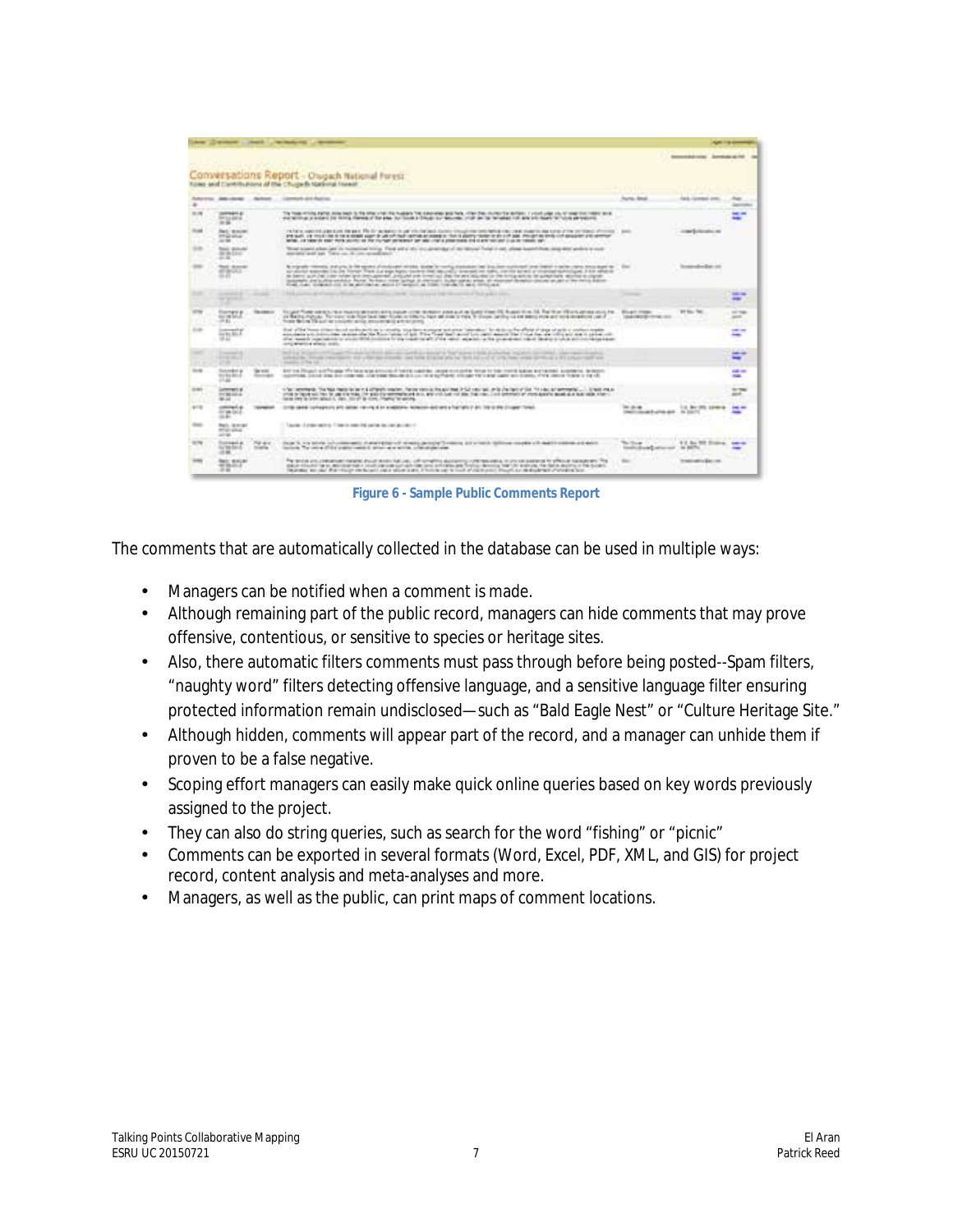| Mose of conversations for this project                                                                                                                                                                                | <b>Bearch Keywords</b>                                                                                                                                     |
|-----------------------------------------------------------------------------------------------------------------------------------------------------------------------------------------------------------------------|------------------------------------------------------------------------------------------------------------------------------------------------------------|
| Show all extrias for this project in chronological order                                                                                                                                                              | fieled are or several Keyson's                                                                                                                             |
| Search Comments and Replies<br>printing several unit forest for annual several primers.<br>all the worlds Degree AND Speciators.<br>Use the CK apenator to search a pai of words (ex. pina CK aspert).<br>Saarch word | Administ<br>Fish and Wildlife<br><b>Torest Products</b><br>General Comment<br>Mining<br>Easykalise.<br>Special Designations III.<br><b>Search Keyworth</b> |
|                                                                                                                                                                                                                       | Privacy Policy   Information Duality<br>Accessibility   Important Notices<br>FOLA                                                                          |

**Figure 7 - Manager's Reports Query Definition Screen**

The Talking Points Collaborative Mapping application uses the ESRI ArcGIS platform for map information and display capabilities combined with database formats, making it easy to integrate into Spreadsheets, Database platforms, presentation and document platforms. Maps are first created on the ArcGIS Desktop providing the Forest-Service specific layers, and base map tiled backgrounds are provided by ESRI map service. Just like any other online mapping service, end users can standard pan, zoom, easily navigate and refresh features. Drilling down to get further information is easy with individual Forest Service layers being able to be checked on or off more in-depth analysis. Holding the mouse over and clicking on a comment left via point, line or polygon quickly reveals the comment with discussion thread (replies), including date and time of comment.

TPCM is designed to use a relatively simple standard approach to both setting up a website and retrieving results. Because the system is mostly automated, the Forest Service Manager need only complete a few steps to get website output. And because help is easily available via online help prompts or on-demand help desk services, the application is relatively easy to use. To begin, managers only need to identify the spatial study area in which they wish to receive public comments, and then create the script they wish to appear on the website that describes your purpose for hosting the website, with any information they'd like to included, as well as any additional web links to National Forest homepage or other website.

Working with their GIS specialists, study managers will also identify the Forest Service layers they would like to use on their public scoping project. They can set and modify starting and ending dates for comment period, choose key words for categorizing comments, set up *sensitive words* which will trigger hiding of a comment. For example, comments containing the words "bald eagle nest" would automatically trigger a comment to be hidden.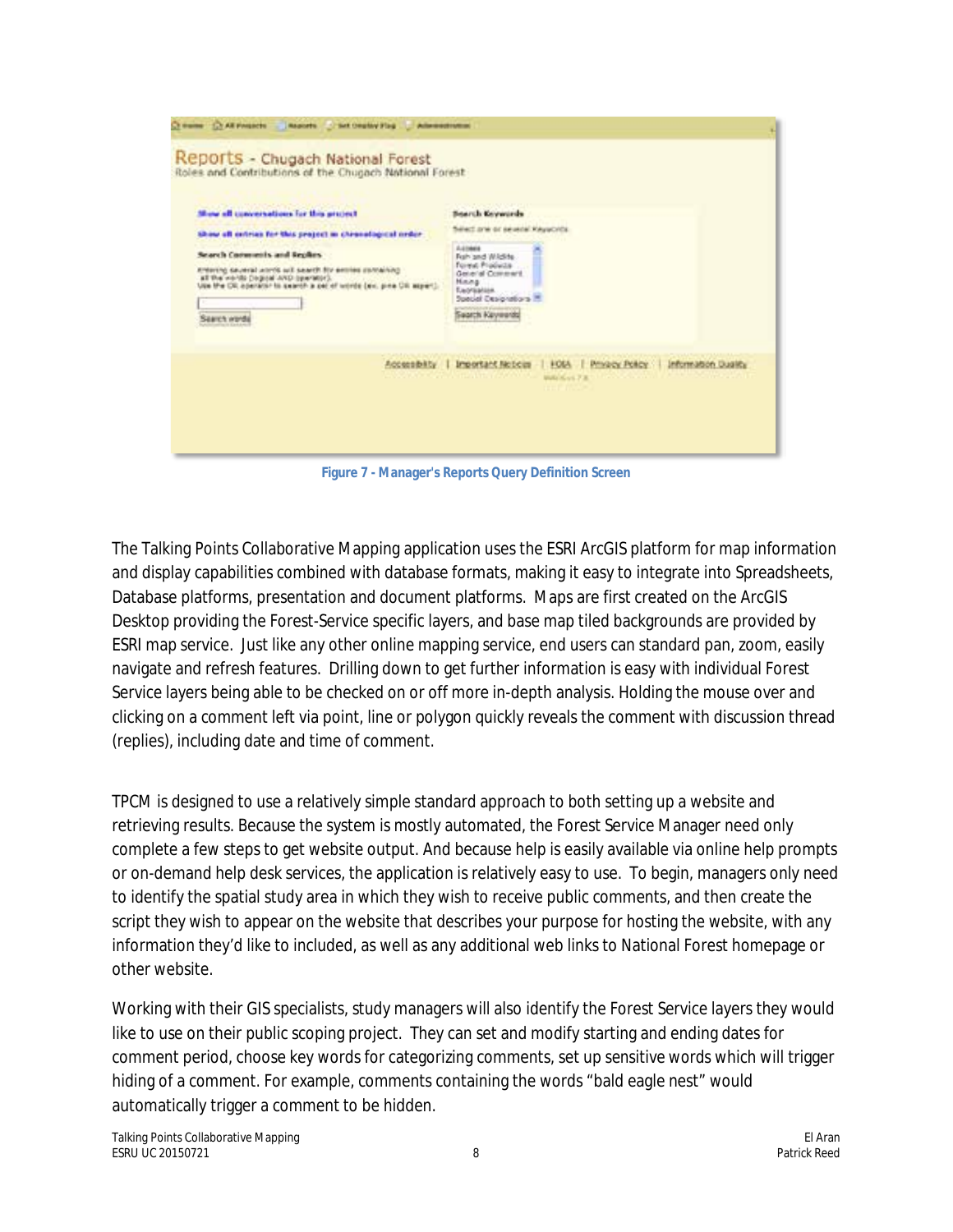# **Ensuring Participation**

It is not as simple as "*build it and they will come*." The public needs to know about our public participation GIS application, and be able to easily find it in on the internet in order to use it. Forest Service staffs and leadership need to work synergistically with other staff areas, such as Public Affairs, in order to ensure the success of this public scoping effort. When working with managers, we provide the following *Keys to Success* to ensure our online commenting tool will get plenty of public participation as well as inspire collaboration:

#### **Know what TPCM is—and isn't— before you begin**

Be clear with decision makers and the public alike about TPCM's purpose, process, and limitations. It is not a survey. It is not subject to OMB approval. In most ways it is the equivalent of an enhanced form of collecting public comments during NEPA scoping periods. Therefore, its results are not meant to be a statistical representation of public opinions, rather to discover the range of opinions and issues and to further permit discussion of those opinions and issues. Be mindful about how you interpret the public comments in that light.

#### **Use the TPCM Help Desk Services early and often.**

Staff at Integrated Resources (IR) can help you not only get TPCM set up but also have practical experience in the operation of the program. You should not hesitate to ask them questions but please do not call USGS directly. You are encouraged to share your experiences with IR in order that they can serve as a central source of information and problem-solving on all aspects of the use of TPCM.

#### **Have a clear purpose for using TPCM**

TPCM has many possible uses. You should know what you want to get out of the collaborative communications process with your users.

### **Have "***Buy-In"* **from Decision-makers, Planners, Resource Staffs and Public Affairs**

Using TPCM can build expectations in its users for their participation. Make sure that decision-makers are in agreement with your use of the program and know how they will respond to the results of its use.

### **Work with your Public Affairs Officer to coordinate use of TPCM as part of Integrated Public Involvement and Collaboration**

It can be confusing to users to have several different but seemingly similar (if not identical) public involvement processes ongoing. Do not make the processes compete or confuse the users as to which is the more important.

### **Make sure Intended Users Understand the Purpose**

Be explicit in your landing page messages, especially the purpose of collecting comments and how those comments will influence the management of the Forest.

### **Commit to Using TPCM efficiently, especially in monitoring the process and results**

TPCM has several features designed to prevent unwanted situations but it does require dedicated staff time to monitor the results as they come in. Further, be aware that a user may ask the Forest a question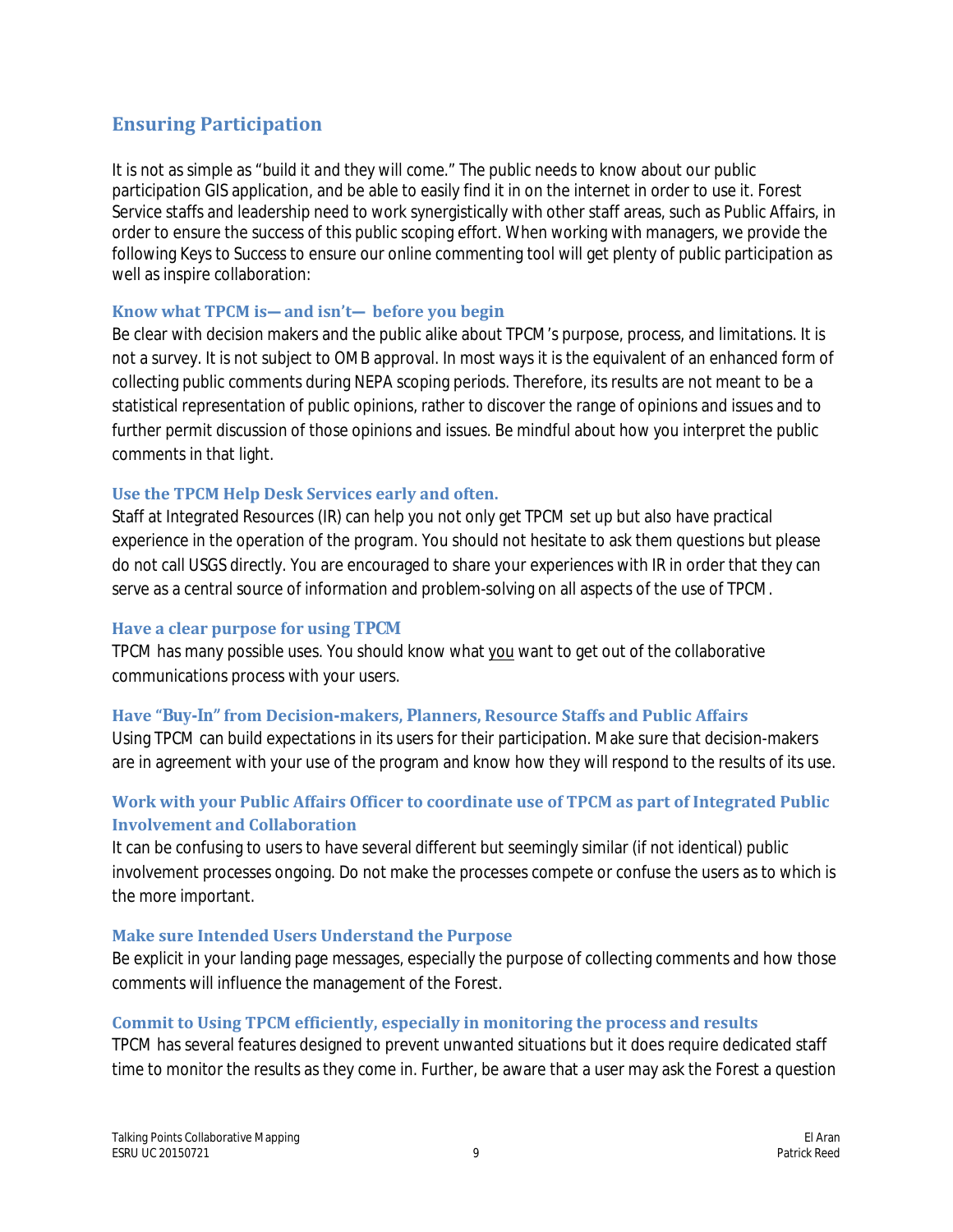as well as leave a comment and your measured response to one user can be a great way to reach a larger number.

# **Advertise the Existence and Purpose of TPCM to your Intender Users**

Do not rely on word of mouth to inform potential users about your TPCM website—tell them through a variety of means, and often, that the TPCM website exists.

# **Make sure the TPCM site is easy to find on your Website**

Make the link to the TPCM website obvious; do not bury it in several layers nor use indirect means to describe it.

# **Share the results with your Decision-makers, Line Officers, and Staff**

The collection of public comments for consideration at a later date may be part of the planned use of TPCM but keeping Forest staff informed of significant comments on a regular basis will improve the value of TPCM.

# **Appreciate your Users**

Finally, the usefulness of TPCM is directly related to the time and thought put into comments and dialogue of the program's users, especially those publics you are reaching out to. Make sure that they understand their participation is appreciated—and above all, used. Do this by posting some messages in associated with the website describing the progress of the use of TPCM and how it is being used.

# **Support – Online & Help Desk Services**

TPCM provides online help on each web page to immediately tend to any questions the public or managers might have. Managers are also able to visit a SharePoint site with step-by-step slides on how to use each function of the application, as well as a complete user's manual. Help Desk staff are readily available to answer any questions or demo the application processes—filling a gap for human interface which is often missing when using online web applications. Additionally, Forest and Regional Staff who develop a familiarity with Talking Points Collaborative Mapping creating projects and be a source of expertise to help others in their forests or region.

# **Moving toward the Future**

After its introduction during the beta testing period a few years ago, interest and demand for Talking Points Collaborative Mapping continues to grow. In fact, because of its streamlined processes making it quick to implement and easy-to-use, and because of its automated comment data collecting, TPCM could save the Forest Service much money into the future on personnel costs alone. Upgrades are continuously being made to improve the user interface, as well as meet the technology and security demands of the future.